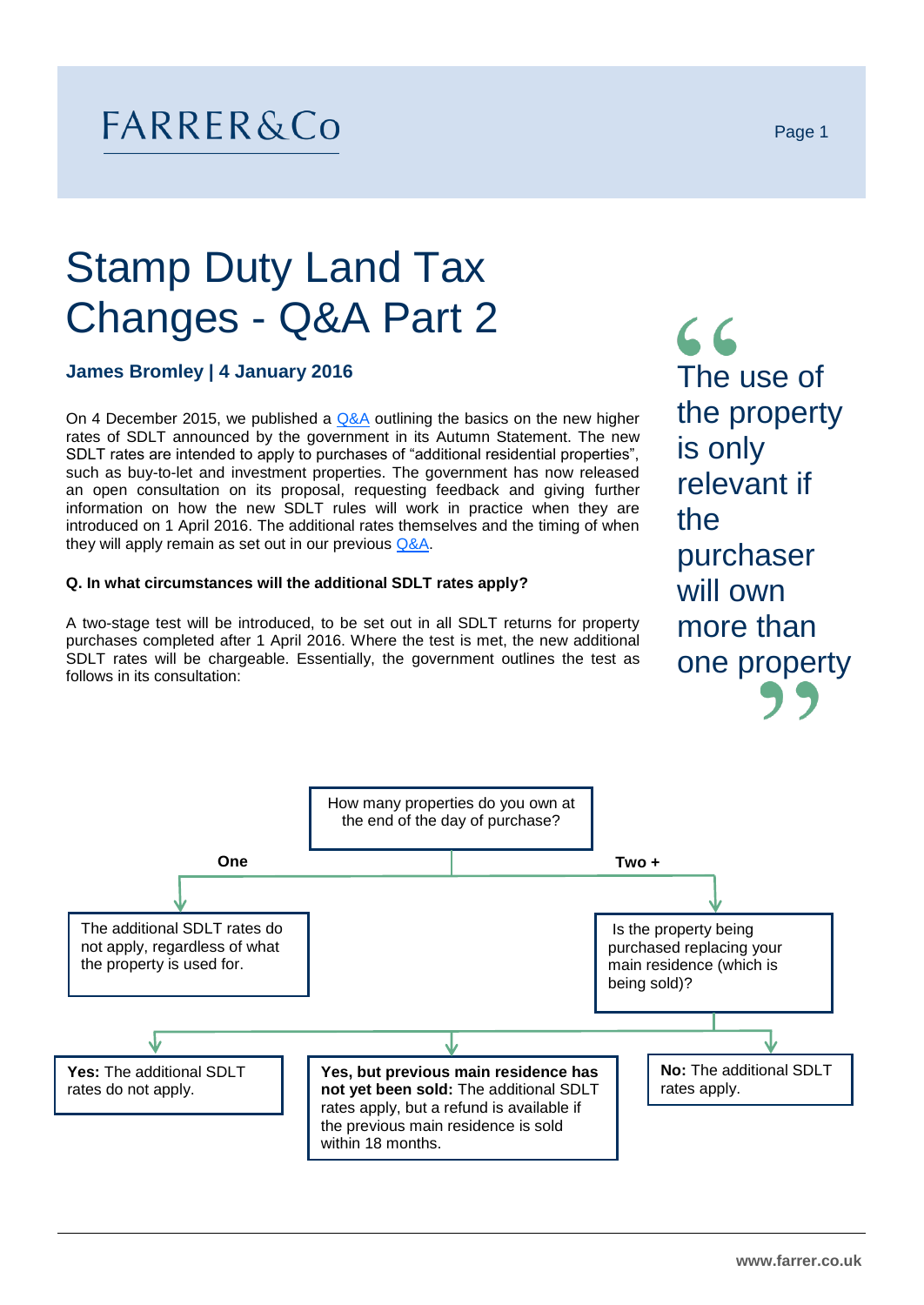The government has said that this will be judged on the facts. In particular, it will not be possible to elect a property as a main residence for SDLT purposes (as it is for capital gains tax). As to what "facts" will be looked at, we expect that HMRC will consider things like the relative amounts of time spent in different properties, the correspondence addresses given to third parties, degrees of furnishings and proximity to family places of work/school.

#### **Q. Does it matter how I will use my new property?**

The use of the property is only relevant if the purchaser fails the first part of the new test and will own more than one property. If the purchaser owns only one property it is irrelevant whether it is a buy-to-let or investment property since the additional SDLT rates will not apply. If the purchaser will own more than one property, they will need to consider two questions about the use of their properties to determine whether they are liable to the additional rates under the second part of the two-stage test:

1. Will the new property be the purchaser's main residence? If not, the additional SDLT rates will apply.

2. If the new property will be the purchaser's main residence, does it also "replace" their previous main residence?

For the purposes of this second question, the new main residence must be bought within 18 months of the previous main residence being sold for it to be classed as a "replacement". This means that if a purchaser buys a new main residence and lets out their previous main residence, the new purchase will not qualify as a "replacement" since there is no corresponding sale. However, in most cases where a main home is being replaced, the sale and purchase will either be simultaneous or the sale will precede the purchase, in which case it will be straightforward to establish that the additional SDLT rates will not apply. If the sale of the previous main residence takes place after the purchase for any reason, the government intends that the new SDLT rates will be payable on purchase but that a refund of the extra SDLT paid may be given should the sale complete within 18 months.

#### **Q. What if I purchase my new property jointly?**

Where a property is purchased jointly or owned by more than one person (for example, if bought by a married couple or civil partners), the government has confirmed that the two-stage test will apply to all owners. As a result, if any joint owner fails the test and owns more than property after the purchase and is not replacing their main residence, this will trigger the additional SDLT rates for all purchasers.

#### **Q. Are properties I own outside of England, Wales and Northern Ireland relevant?**

Yes. Even though SDLT only applies to property purchases within England, Wales and Northern Ireland, the two-stage test looks at all properties held by a purchaser worldwide. For example, if a non-UK buyer owns a property outside the UK that they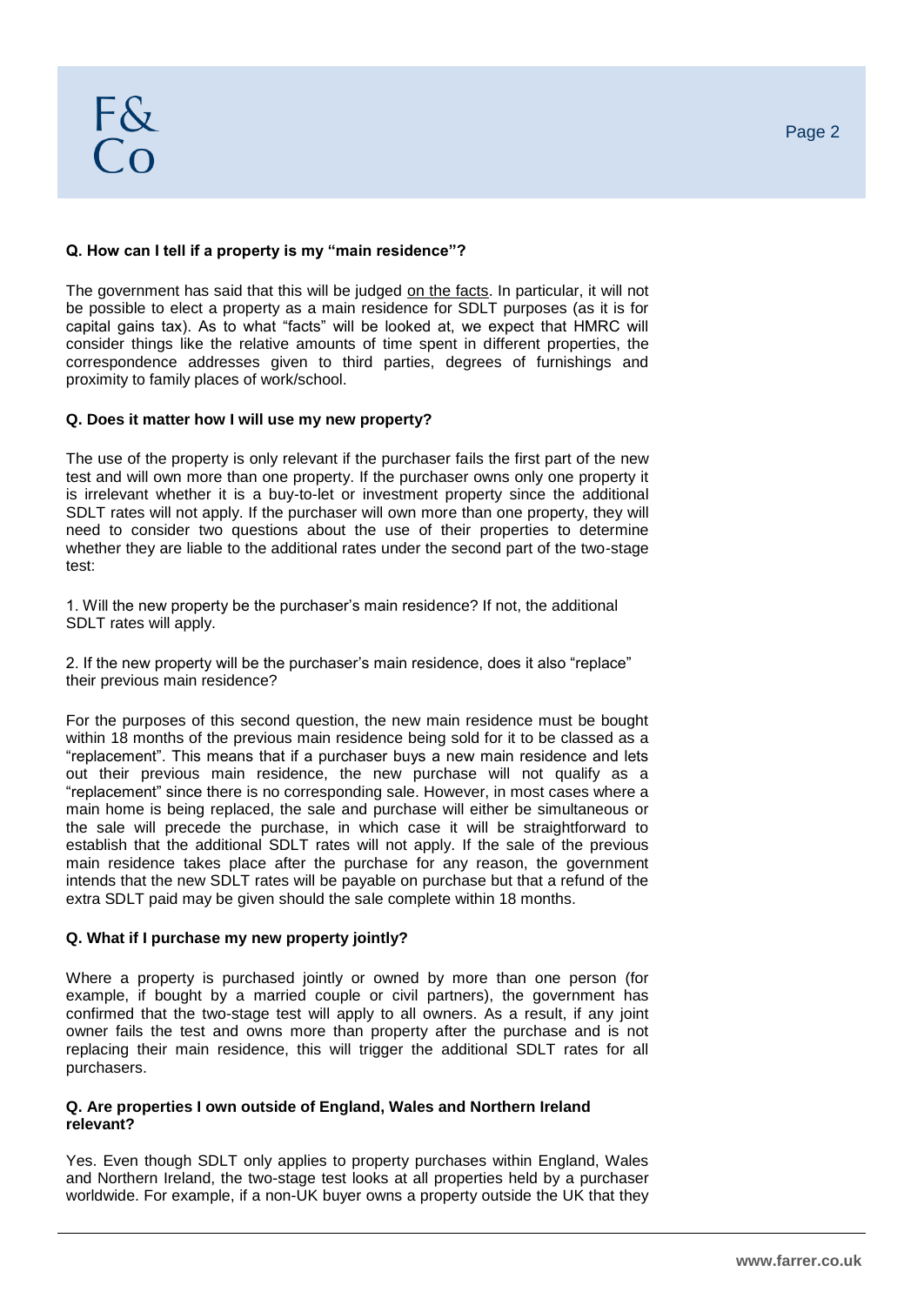use as their main residence and they purchase a new property in London, the additional SDLT rates will apply to the London purchase. This will be the case even if the purchaser intends to use the London property as their main home in the UK, since the main residence test looks at the purchaser's global (not just UK) main residence.

#### **Q. What if I own non-residential properties?**

As expected, the tests for the additional SDLT rates are concerned only with residential properties and so any non-residential properties are not relevant. Employer-provided accommodation, timeshares, caravans, mobile homes and houseboats are all similarly disregarded.

The government has also confirmed that it does not intend to draw mixed-use properties (charged to SDLT at the non-residential rates) within the scope of the new additional rates.

#### **Q. What if a property is bought through a trust?**

The government proposes that purchases by trustees where beneficiaries have no interest in possession over the relevant property will be liable to the additional SDLT rates, but purchases by bare trustees or nominees will continue to be treated as made by their beneficial owners for SDLT purposes (meaning that the two-stage test should be applied to the beneficiaries). However, the test for the additional SDLT rates may prove difficult to apply to beneficiaries in more complex trust arrangements. The government's current suggestion is that if a beneficiary has a right to occupy the property or a right to income from it, they will be treated as owning the property when applying the tests for the additional SDLT rates. In other cases, where a beneficiary's interest in the property is more remote, the government suggests that beneficiaries will be ignored and trustees will be liable to pay the additional SDLT rates.

#### **Q. What if I already own multiple residential properties?**

The government previously announced that it would introduce a new relief from the additional SDLT rates for corporate bodies and funds making large scale investments. It was previously suggested that the relief would apply where property owners with at least 15 residential properties purchase new properties that would otherwise fall within the new additional SDLT rates.

The government is now proposing a new approach that differs from previous suggestions in two important ways. Firstly, the government has now acknowledged that it may be appropriate to extend the new relief to non-corporates and individuals. Secondly, the new relief appears to be targeted at bulk purchases of 15 or more residential properties in a single transaction. If this new approach is adopted, a property owner who already has 15 or more residential properties may not be able to claim relief from the new SDLT rates where they purchase additional properties oneby-one to add to their portfolio.

The government is consulting on the operation of the new relief, with final details yet to be confirmed.